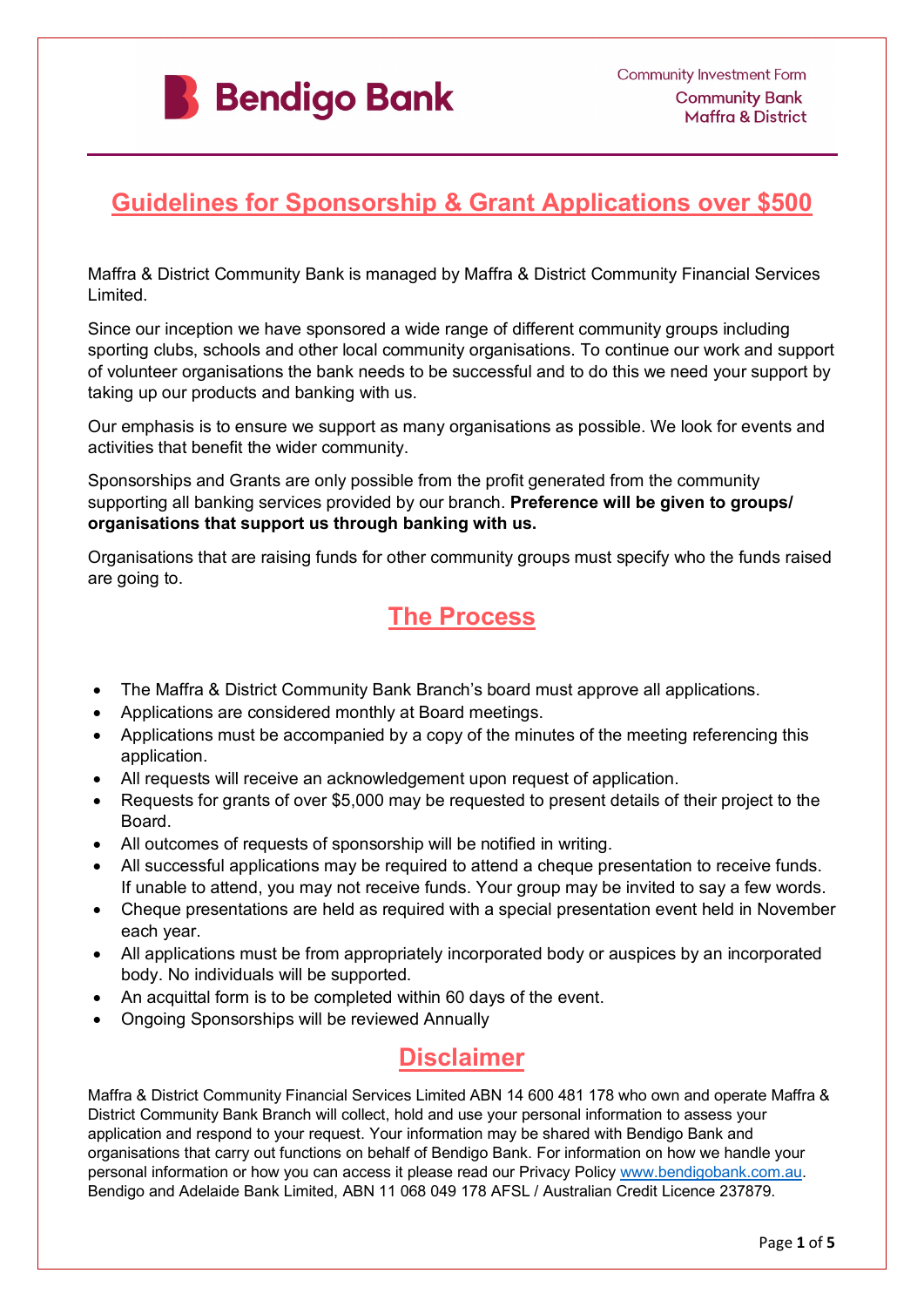

# **Application for Grant/Sponsorship over \$500**

Information supplied on this form will be used to promote your Club/Group/Organisation at our cheque presentation.

## **1. Group/ Organisation**

| Name of Organisation                                                                      |                                                           |                |           |
|-------------------------------------------------------------------------------------------|-----------------------------------------------------------|----------------|-----------|
| <b>ABN</b>                                                                                |                                                           |                |           |
| <b>Postal Address</b>                                                                     |                                                           |                |           |
| <b>Contact Person</b>                                                                     |                                                           |                |           |
| Position                                                                                  |                                                           | Phone / Mobile |           |
| Email address                                                                             |                                                           |                |           |
| Please tell us about<br>your organisation<br>(number of members,<br>history of group etc) |                                                           |                |           |
| by having active account/s with us?                                                       | Do you currently support Maffra & District Community Bank | Yes            | <b>No</b> |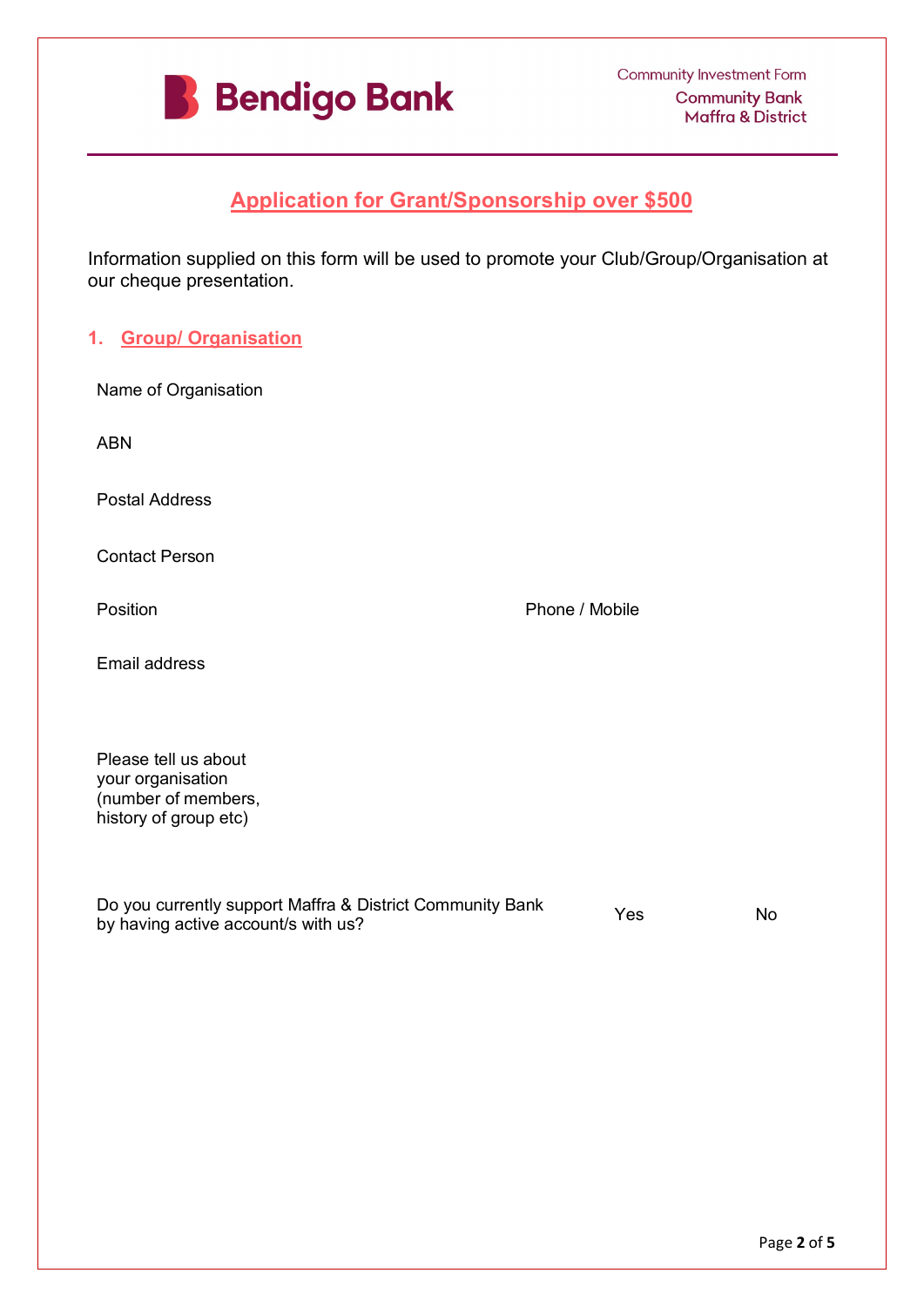

## **2. Details of Sponsorship**

| Event / Project Name          |                                 |  |
|-------------------------------|---------------------------------|--|
| Date of Event                 |                                 |  |
| Location                      |                                 |  |
| Requested amount<br>(inc GST) | Total project cost<br>(inc GST) |  |

| Are you willing to accept partial funding? (please circle)                                                         | Yes |  |
|--------------------------------------------------------------------------------------------------------------------|-----|--|
| Will this be an ongoing annual Sponsorship? (please circle)                                                        | Yes |  |
| Has your group had previous sponsorship from us? (please circle)                                                   | Yes |  |
| Does your organisation have any sponsorship agreements with any<br>other banks? (including other Bendigo branches) | Yes |  |

If Yes, please provide details below (i.e. Bank name, amount, history with bank etc)

Have you applied for funding from any other sources? (i.e. Local Government etc). Please list group, amount and if your application was successful.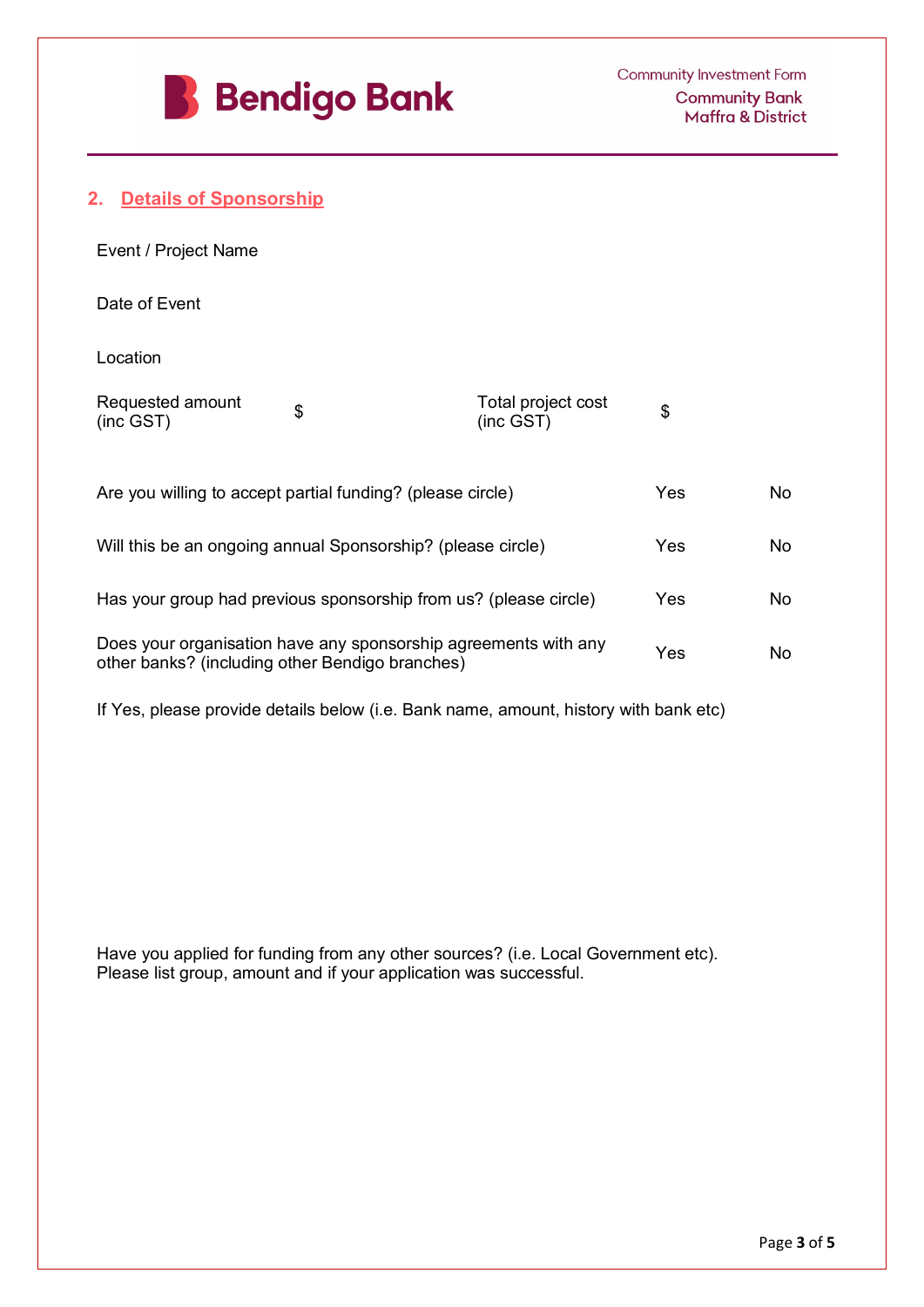

�� Please attach a project budget including the names of and amounts requested from other sponsors.

Please outline the main objective of your event / project and describe how the sponsorship will be used.

Please explain how this event / project will benefit your organisation and the community:

Please define the target audience of the event / project including expected attendance / participation number and audience profiles:

Please describe how your event / project will be measured and evaluated (e.g. number of people attending, publicity received, money raised etc)